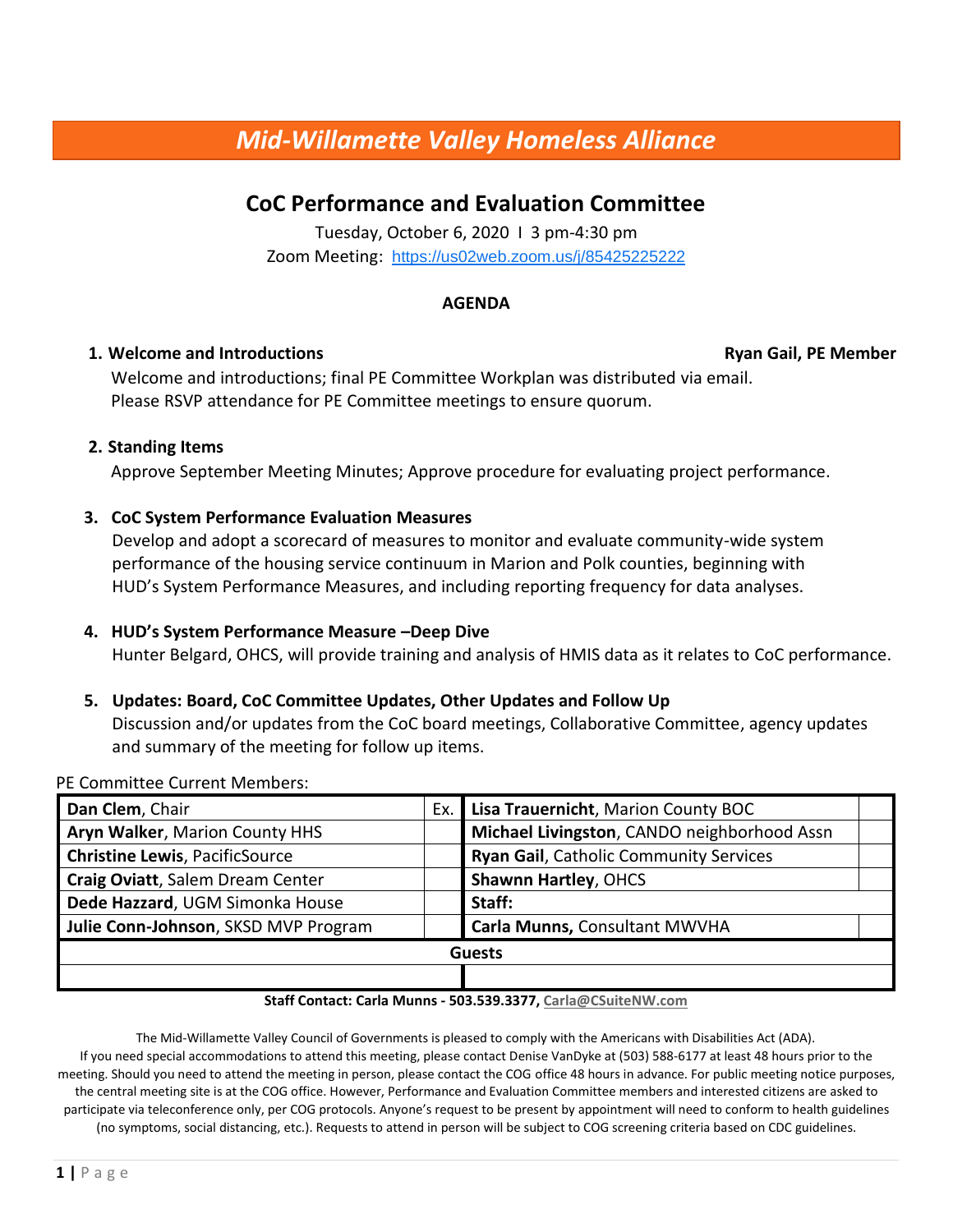# *Mid-Willamette Valley Homeless Alliance*

# **CoC Performance and Evaluation Committee**

Tuesday, September 1, 2020 I 3 pm-5:00 pm

# **MEETING MINUTES**

#### **Meeting Attendees:**

| Dan Clem, Chair                       | X | Lisa Trauernicht, Marion County BOC         |   |  |  |
|---------------------------------------|---|---------------------------------------------|---|--|--|
| <b>Aryn Walker, Marion County HHS</b> | X | Michael Livingston, CANDO neighborhood Assn | χ |  |  |
| Chrisine Lewis, PacificSource         | Χ | Ryan Gail, Catholic Community Services      | Χ |  |  |
| Dede Hazaard, UGM Simonka House       | Χ | Shawnn Hartley, OHCS                        | X |  |  |
| Julie Conn-Johnson, SKSD MVP Program  | X | Staff:                                      |   |  |  |
|                                       |   | Carla Munns, Consultant MWVHA               |   |  |  |
| <b>Guests</b>                         |   |                                             |   |  |  |
| N/A                                   |   |                                             |   |  |  |
|                                       |   |                                             |   |  |  |

### **1. Welcome and Introductions**

Dan called the meeting to order at 3pm and welcomed the group convened via Zoom. Introductions were made.

### **2. Standing Items Carla Munns, MWVHA Staff**

Julie made a motion to approve the July and August PE Committee Meeting Minutes. Ryan seconded the motion. Minutes for July and August were approved unanimously.

# **3. Workplan Development:** The PE Committee discussed the three main goals for its workplan:

- 1. Preparing an application for funds (HUD NOFA) edited a draft PE Committee workplan;
- 2. Review and monitor CoC-funded and ESG-funded projects; and
- 3. Review and monitor the community-wide CoC system performance.

Carla screen-shared the draft workplan with these three main goals of the PE Committee. Committee members suggested and made changes to the draft by consensus while discussing. The group agreed to vote to approve the draft workplan in lieu of waiting another month to approve. Michael made a motion to approve the PE Committee Workplan with edits. Shawnn seconded the motion to approve. PE Committee Workplan approved unanimously.

# **a) CoC-Funded and ESG-Funded Project Evaluation**

Processes in which the PE Committee can deploy to monitor and evaluate CoC-funded projects were discussed. Clackamas CoC, a highly-performing CoC in Oregon, provided technical assistance and explained how and why Clackamas uses their Review and Ranking Process and Scorecards twice a year for evaluating and monitoring CoC-funded projects. The committee discussed the different processes and agreed to streamline expectations of projects and funded agencies by using the Review and Ranking Process and Scorecards to evaluate and monitor project performance. The group felt transparency and consistency with